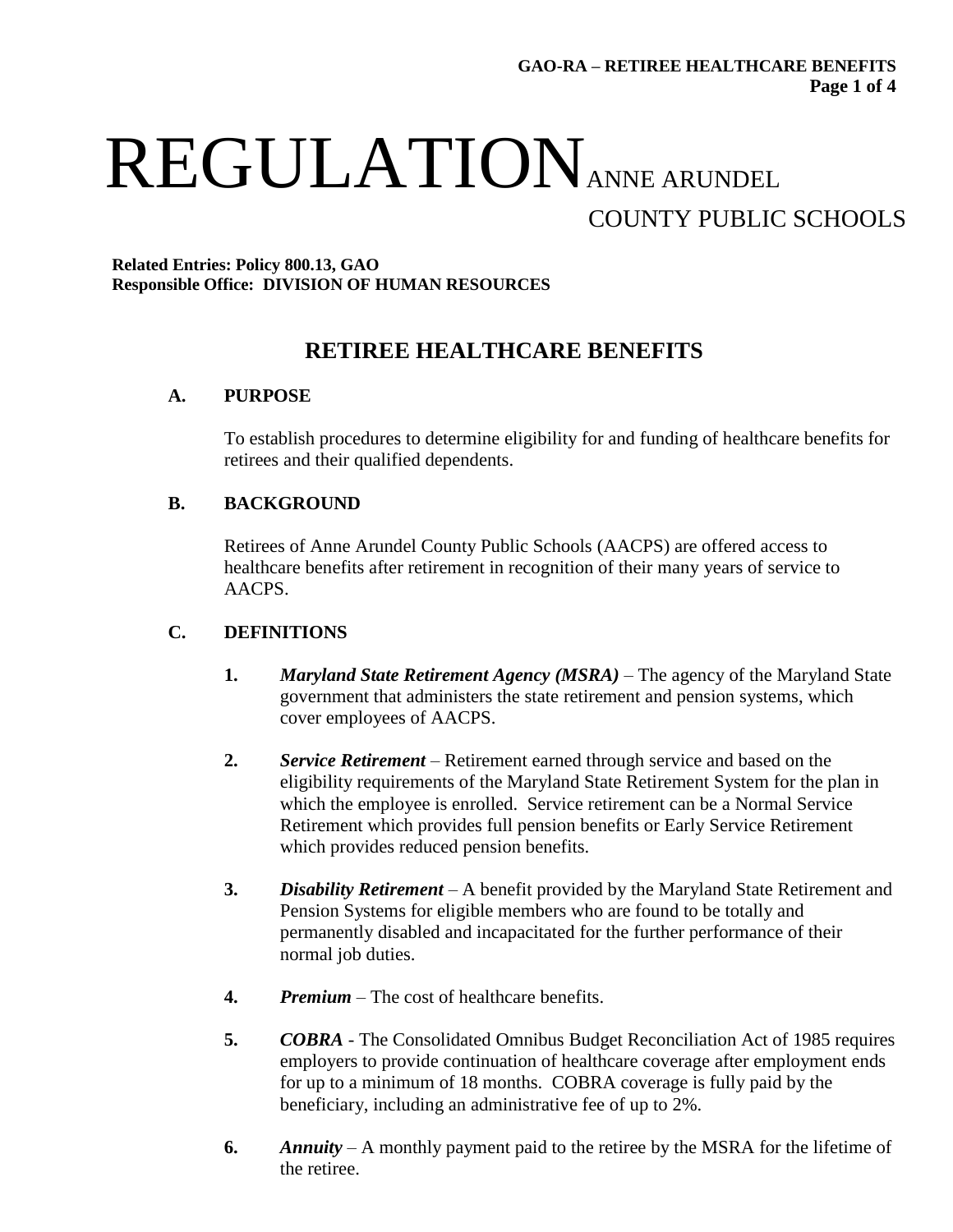- **7.** *Dual-Life Annuity* A pension payment option that provides for a surviving spouse to receive a lifetime benefit from the Maryland State Retirement Agency after the death of the retiree.
- **8.** *Open Enrollment* Annual period during which participants may make changes to the level or type of healthcare coverage whether or not a qualifying event has occurred.
- **9.** *Lifestyle Change* A change in healthcare coverage brought about by a qualifying lifestyle event in the life of a covered participant, e.g. a marriage, death or divorce qualifying the participant to add or discontinue coverage of a spouse if the change is requested and the documentation is provided within 31 days of the qualifying event.
- **10.** *Qualified Dependent* Spouse, regardless of gender, children up to age 26, disabled children of any age if the child becomes physically or mentally disabled before age 26 and while covered. Proof of continuing disability may be required by the carrier.
- **11.** *Survivor Benefits* Healthcare benefits continued for a surviving spouse after the death of the covered retiree provided that the retiree elected a dual-life annuity pension payment option.

#### **D. PROCEDURES**

To continue membership in the Board's healthcare plans after retirement, the following conditions apply:

- **1.** The employee must be eligible to receive benefits from the MSRA upon a service or disability retirement. Anne Arundel County Public Schools service requirements set forth in Section 7 below apply to employees hired after September 15, 2002.
- **2.** The employee must separate from employment with AACPS by reason of retirement.
- **3.** The employee must apply to AACPS for continuation of healthcare benefits at the time of retirement from AACPS, or, if the employee has 15 or more years of service with AACPS, enrollment into the AACPS retiree healthcare plans may be deferred to a later date. Future entry into the retiree healthcare plan is only available within 31 days of a lifestyle change, or during an annual open enrollment period.
- **4.** If ineligible for participation in the retiree healthcare program, the retiree and his/her qualified dependents are eligible for continuation of benefits through COBRA. COBRA benefits must be elected within 60 days of the end of employment with AACPS and the retiree shall be billed directly for the coverage. The period of eligibility for COBRA coverage is generally 18 months unless qualifying circumstances permit a longer period of coverage.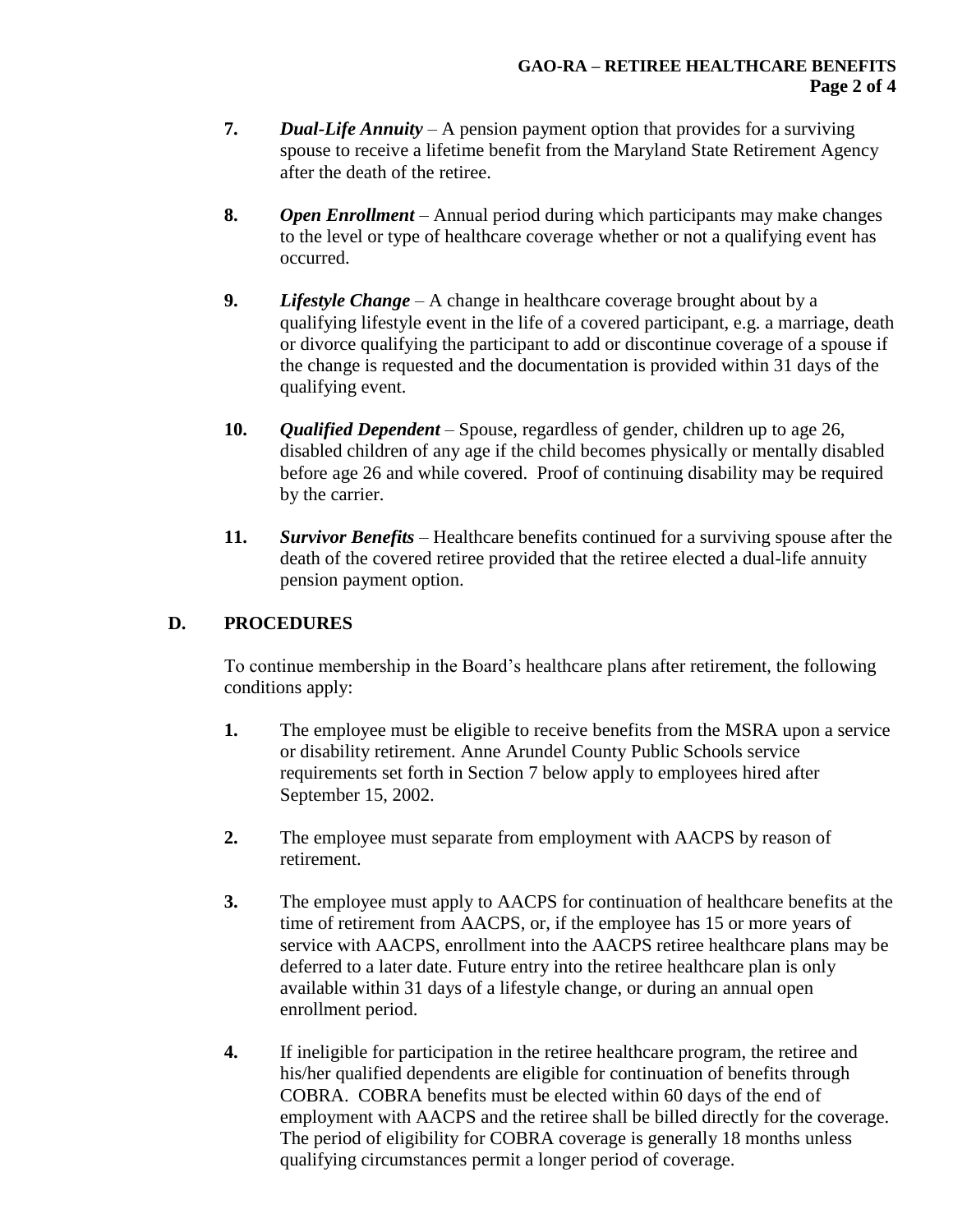- **5.** The portion of the premium not funded by AACPS shall be deducted from the annuity which the member receives from the retirement agency. If the annuity is not sufficient to pay the premium, the retiree shall be directly billed by an outside agency on a monthly basis. Failure to pay the premium shall result in termination of healthcare benefits.
- **6.** Funding of Retirement Benefits

The rate of funding of retiree benefits is established annually and announced in the fall Open Enrollment Communication and in the Summary of Retiree Benefits. Both documents can be found online.

**7.** Retirees Receiving Disability Retirement

Employees approved by the MSRA to receive Accidental Disability benefits are eligible to receive AACPS retiree healthcare benefits regardless of length of service or employment date. Employees approved by the MSRA to receive Ordinary Disability benefits must have at least five (5) years of AACPS service to be eligible for AACPS healthcare. Employees with less than 10 years of employment with AACPS shall receive retiree healthcare benefits at the lowest funding level provided to retirees, based on employment date. Employees with 10 or more years of service receive funding based on employment date as described below.

**8.** Retirees Hired Prior to September 15, 2002

Employees hired before September 15, 2002 receive funding for medical/prescription and dental coverage at the maximum rate. There is no funding provided for vision benefits.

- **9**. Anne Arundel County Public Schools funds a portion of the premium for medical and dental plans for employees hired prior to September 15, 2002, and all retirees of record prior to September 15, 2002. The rate of funding is established annually and announced in the fall Open Enrollment communication sent to participants and the Summary of Retiree Benefits which is posted on the AACPS web site. No Board funding shall be provided for Vision plan coverage.
- **10**. Anne Arundel County Public Schools funds a portion of the premium for the medical plans for employees hired after September 15, 2002
	- **a.** Employees with less than 10 years of AACPS service do not qualify for retiree healthcare benefits with AACPS upon their departure, except in the case of disability retirement.
	- **b.** Employees with 10 years of AACPS service 4 but less than 15 years of AACPS service shall receive the basic funding for their selected medical plan which includes prescription drug coverage.